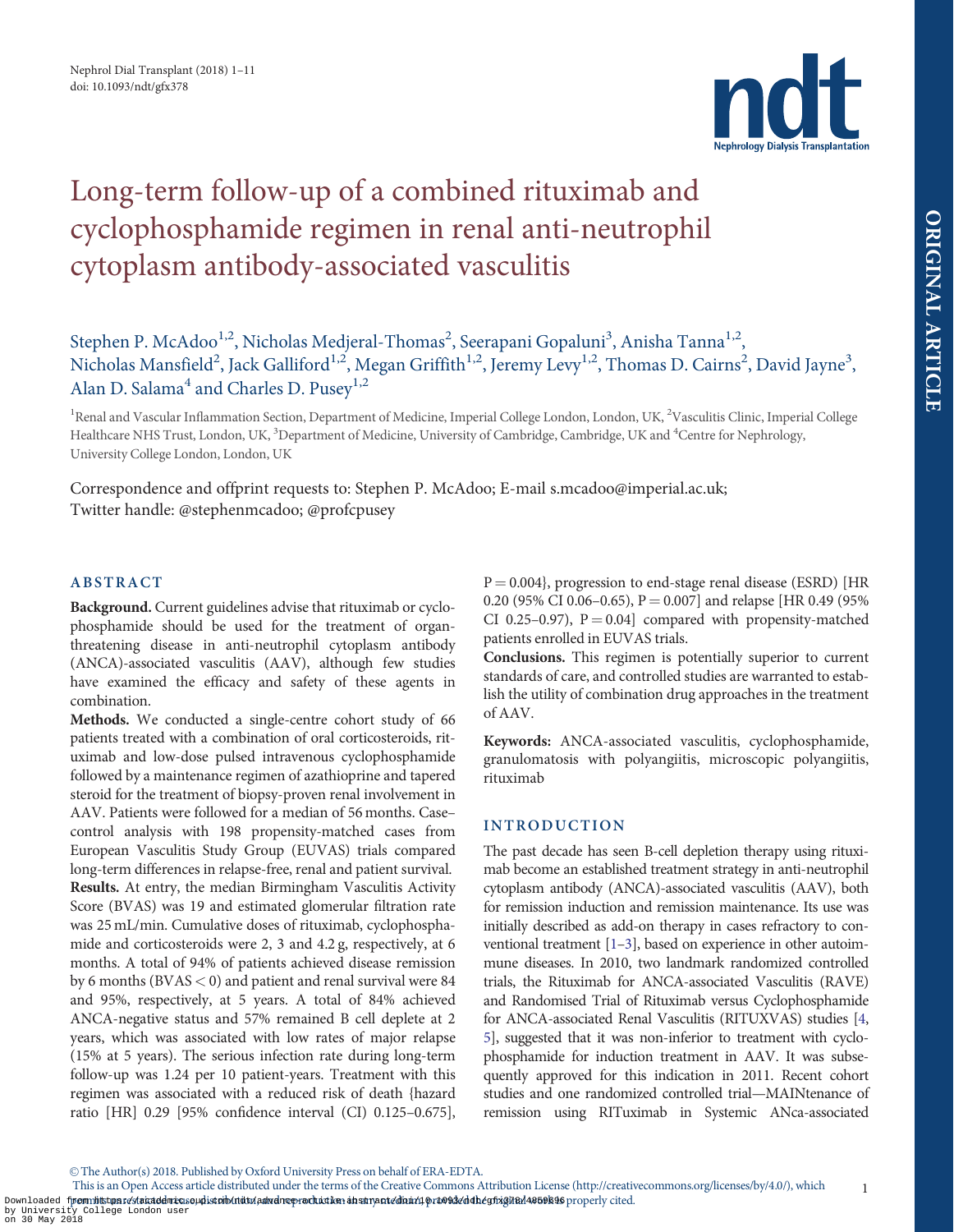#### <span id="page-1-0"></span>Table 1. Treatment protocol

|                                                       | Agent                                              | Dose                                                    |
|-------------------------------------------------------|----------------------------------------------------|---------------------------------------------------------|
| Cytotoxic therapy                                     |                                                    |                                                         |
| Day 0                                                 | Rituximab                                          | 1 <sub>g</sub>                                          |
|                                                       | Cyclophosphamide i.v.                              | 10 mg/kg (maximum 750 mg)                               |
| Week 2                                                | Rituximab                                          | 1 <sub>g</sub>                                          |
|                                                       | Cyclophosphamide i.v.                              | 10 mg/kg (max. 750 mg)                                  |
| Weeks 4, 6, 8 and 10                                  | Cyclophosphamide i.v.                              | 500 mg $\times$ 4                                       |
| Corticosteroid taper                                  |                                                    |                                                         |
| Week 1                                                | Oral prednisolone                                  | 1 mg/kg/day (maximum 60 mg)                             |
| Week 2                                                | 25% reduction                                      | $45 \text{ mg}$                                         |
| Week 3                                                | 33% reduction                                      | $30$ mg                                                 |
| Week 4                                                | 33% reduction                                      | $20 \text{ mg}$                                         |
| Week 6                                                | 25% reduction                                      | $15 \text{ mg}$                                         |
| Week 12                                               |                                                    | Minimum 12.5 mg                                         |
| Week 20                                               |                                                    | $10 \text{ mg}$                                         |
| Maintenance therapy                                   |                                                    |                                                         |
| From Week 12                                          | Azathioprine                                       | 1-2 mg/kg/day (adjusted for TPMT levels)                |
|                                                       | Mycophenolate mofetil (if intolerant)              | 1-2 $g/day$ (targeted to trough levels of 1.2-2.4 mg/L) |
| Prophylactic therapy                                  |                                                    |                                                         |
| PJP prophylaxis                                       | Co-trimoxazole 480 mg/day                          |                                                         |
|                                                       | Pentamidine nebulizer 300 mg/month (if intolerant) |                                                         |
| Peptic ulcer prophylaxis                              | Proton-pump inhibition                             |                                                         |
| Bone prophylaxis                                      | Vitamin D and calcium supplementation              |                                                         |
| Latent TB prophylaxis (in those from high-risk areas) | Isoniazid 150 mg/day and pyridoxine 50 mg/week     |                                                         |

i.v., intravenous; TPMT, thiopurine methyltransferase enzyme activity; PJP, Pneumocystis jiroveci pneumonia; TB, tuberculosis.

vasculitis (MAINRITSAN)—suggest that continued re-treatment with rituximab is also effective in preventing relapse [[6](#page-9-0), [7](#page-9-0)].

Current international guidelines suggest that rituximab may be considered an effective alternative to cyclophosphamide in patients presenting with organ- or life-threatening disease, including those with renal involvement [[8](#page-9-0), [9\]](#page-10-0). Controlled evidence examining the role of rituximab/corticosteroid regimens in patients with severe renal involvement in AAV, however, is lacking and few studies have examined the combined use of cyclophosphamide and rituximab. Retrospective analysis of a large cohort of patients enrolled in the Glomerular Disease Collaborative Network suggested that combined or sequential use of cyclophosphamide and rituximab is safe and associated with a longer time to relapse compared with rituximab treatment alone, although the case mix in this study was heterogeneous and treatment regimens non-standardized [\[10](#page-10-0)]. Prolonged remission after an oral cyclophosphamide and rituximab–based induction regimen has been reported in a subset of patients who also received maintenance therapy with scheduled rituximab redosing [\[6,](#page-9-0) [11](#page-10-0)], providing further evidence that a combination approach is safe and may be associated with a decreased risk of relapse.

Since 2006 we have used the combination of rituximab and low-dose intravenous cyclophosphamide, with oral corticosteroids, for remission induction in renal AAV. Our adoption of this protocol predates the reports of RAVE and RITUXVAS and our initial rationale was to use rituximab to allow a reduction in cumulative exposure to cyclophosphamide, an agent proven to be effective in early disease control. In 2011 we published our initial experience using this strategy ('CycLowVas') in a cohort of 23 patients, in whom we observed high rates of remission and prolonged relapse-free survival [\[12\]](#page-10-0). We now report our extended experience using this regimen in a larger

cohort with long-term follow-up and compare outcomes with patients treated with cyclophosphamide-based regimens in European Vasculitis Study Group (EUVAS) trials. We confirm high rates of clinical response and prolonged B-cell depletion that was associated with low relapse rates and improved patient and renal survival during long-term follow-up.

## MATERIALS AND METHODS

This is a cohort study of patients with renal AAV treated since 2006 at the Hammersmith Hospital, London, UK, using our previously published combination regimen [\[12\]](#page-10-0). This report includes 22 patients described in our initial report, with an extended period of follow-up, and an additional 44 cases who have been treated since.

All consecutive patients were considered for treatment with this protocol. Inclusion criteria were active AAV with renal involvement, as defined by the presence of circulating ANCA detected by indirect immunofluorescence (IIF) or antigenspecific assay and either (i) biopsy-proven pauci-immune glomerulonephritis or (ii) active urinary sediment and abnormal renal function in patients with evidence of glomerulonephritis on former biopsy. Patients were assigned to myeloperoxidase (MPO)-ANCA or proteinase 3 (PR3)-ANCA groups according to antigen-specific testing. Two patients negative by antigenspecific assay were positive for perinuclear ANCA by IIF, without granulomatous features, and so were assigned to the MPO-ANCA group.

Exclusion criteria included severe renal disease (serum creatinine  $>500 \mu$ mol/L or requirement for dialysis at initial presentation), diffuse alveolar haemorrhage, cerebral vasculitis or other extrarenal manifestations requiring the addition of plasma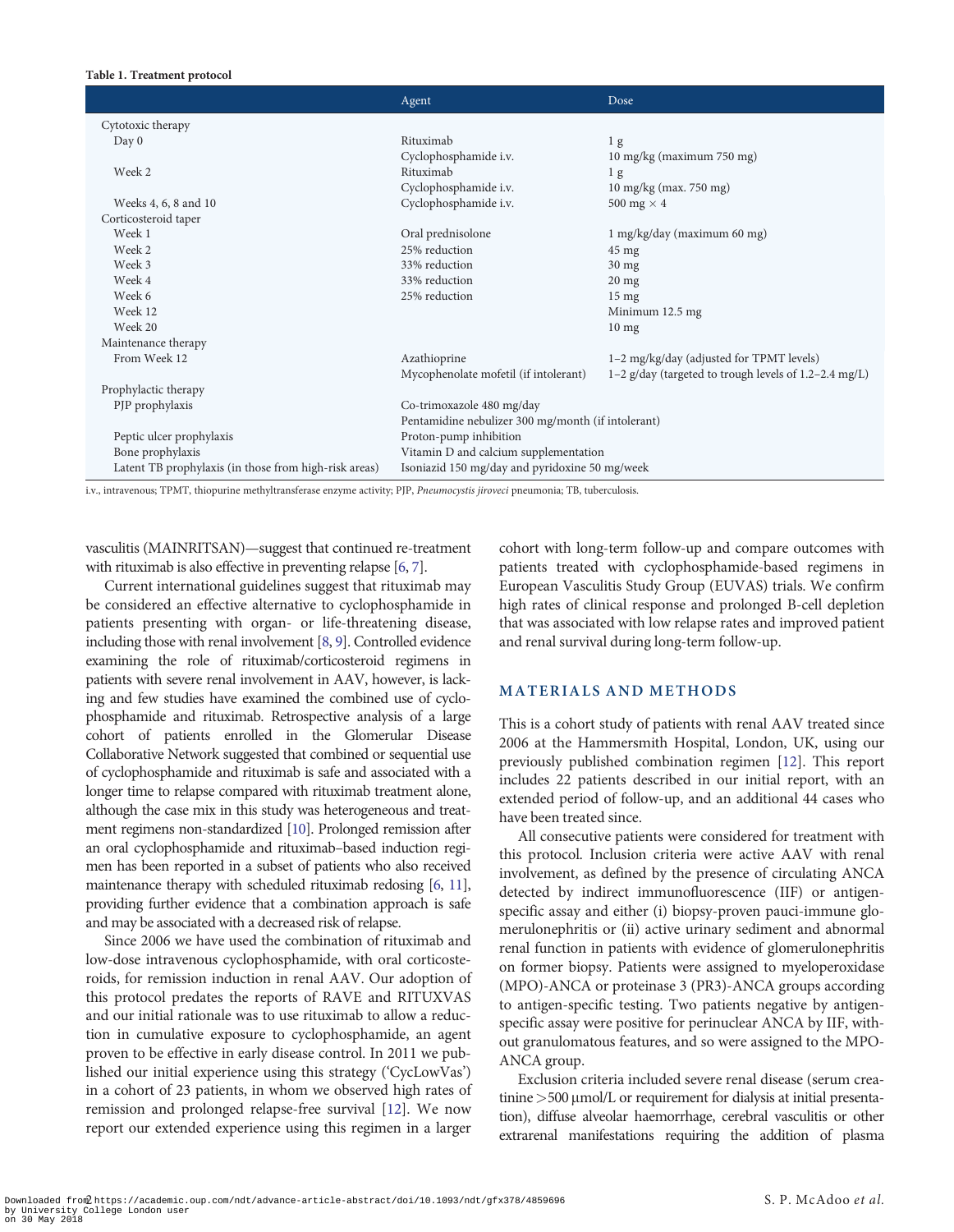<span id="page-2-0"></span>exchange, and<1-year follow-up. Patients with contra-indications to cytotoxic therapy (malignancy, acute infection and chronic suppurative lung disease) were not included. Patients were followed up until the last clinical visit prior to 31 December 2015.

The treatment protocol is summarized in [Table 1](#page-1-0). In brief, the regimen combines two 1 g doses of rituximab, six intravenous doses of cyclophosphamide 500–750 mg and an initial oral prednisolone dose of 1 mg/kg (maximum 60 mg) daily that is rapidly tapered by Month 6 to 10 mg/day maximum. In patients who received intravenous corticosteroids prior to referral to our centre, a reduced initial oral corticosteroid dose was permitted at the physician's discretion. Corticosteroid taper after 6 months was not protocolized and likewise at the physician's discretion. Maintenance immunosuppression was commenced at 3 months (or earlier in patients who received shorter courses of cytotoxic therapy) and recommended to continue for at least 2 years.

Disease activity was scored using version 3 of the Birmingham Vasculitis Activity Score (BVAS) [\[13](#page-10-0)]. Remission was defined as a BVAS score of 0. At 6 months, patients with persistent urinary abnormalities in the presence of improving or stable excretory renal function and no extrarenal disease activity were determined to have a BVAS score of 0. Renal biopsies were categorized according to the Berden classification [\[14\]](#page-10-0). B-cell counts were determined by flow cytometry for  $CD19<sup>+</sup>$  cells at 3- to 6-month intervals and a threshold of 10 cells/µL was used to define B-cell depletion/repopulation. ANCA was detected by IIF (Inova Diagnostics, San Diego, CA, USA) or antigen specific assay (2006–2013: FIDIS Multiplex, Theradiag, Marne-la-Vallee, France; 2013–2015: Immunocap250 CMIA, ThermoFisher Scientific, Waltham, MA, USA). The glomerular filtration rate (GFR) was estimated using the Modification of Diet in Renal Disease calculation [\[15\]](#page-10-0). Relapse was defined by an increase in disease activity requiring augmented treatment. Major relapse included patients with recurrent glomerulonephritis or respiratory tract involvement that required re-treatment with cytotoxic agents. Minor relapses included constitutional symptoms, arthralgia and ear, nose and throat (ENT) symptoms that required a reintroduction or increase in dose of oral corticosteroids/immunosuppression.

For unadjusted analysis, all data were regarded as nonparametric and comparison between groups was by Fisher's exact test for categorical data and Mann–Whitney test for continuous variables. Survival functions and time-to-event analyses were plotted as Kaplan–Meier curves and groups were compared by log-rank test. ESRD- and relapse-free functions were censored for death. B-cell count and ANCA levels were censored at the point of re-treatment with cytotoxic therapy. Graphs were constructed and statistical analysis performed using Prism 7.0 (GraphPad Software, La Jolla, CA, USA).

For case–control analysis, patients enrolled in previous EUVAS trials [Cyclophosphamide vs Azathioprine during Remission of Systemic Vasculitis (CYCAZAREM) [[16](#page-10-0)], Cyclophosphamide in Systemic Vasculitis (CYCLOPS) [[17](#page-10-0)] and Plasma Exchange for Renal Vasculitis (MEPEX) [\[18](#page-10-0)]] were identified in a ratio of 3:1 with our patient cohort and propensity matched by age, baseline chronic kidney disease (CKD) staging criteria and ANCA specificity. Cox proportional regression analysis was used to ascertain proportional hazard ratios (HRs) for factors associated with categorical outcomes (death, progression to ESRD, relapse). Covariates included age, sex, ANCA specificity, entry eGFR, entry BVAS and dose of cyclophosphamide. Analysis was performed using SPSS version 23 (IBM, Armonk, NY, USA).

This was a retrospective review meeting the criteria for a service evaluation study and hence did not require approval from a research ethics committee. All patients gave their consent for treatment and received standard care according to our accepted unit protocols.

# RESULTS

## Case identification

Between 2006 and 2014, 184 consecutive patients were treated for new or relapsing renal AAV at our centre, all of whom were considered for treatment with this protocol. Excluded from this analysis are patients who had severe disease manifestations requiring the addition of plasma exchange  $(n = 49)$ , those with 'double-positive' ANCA and antiglomerular basement membrane disease  $(n = 12)$ , those who had contraindications or declined to consent to a component of therapy ( $n = 25$ ) and those who were recruited to clinical trials or other cohort studies ( $n = 30$ ). Of the 68 patients treated, two moved out of the centre in the first year of follow-up. The demographic features of the remaining 66 patients with at least 1-year follow-up included in this analysis are summarized in [Table 2.](#page-3-0) The median duration of follow-up for the entire cohort was 56 months [range 1–120].

## Baseline disease features

The majority of patients [59/66 (89%)] were treated for de novo presentations. All had renal involvement (median creatinine 205 µmol/L, eGFR 25 mL/min; biopsy proven in all but two cases). A spectrum of histological class of disease was observed, although none had sclerotic-class disease. Extrarenal manifestations were present in 59/66 (89%; median BVAS at presentation 18.5). PR3-ANCA patients [33/66 (50%)] were younger and had more extrarenal manifestations and higher BVAS, with less evidence of chronic damage on biopsy than MPO-ANCA patients, in keeping with previously reported clinicopathologic differences between these groups [\(Table 2\)](#page-3-0).

#### Treatment received

All patients received rituximab  $2 \times 1$  g. The median cumulative dose of delivered cyclophosphamide was 3 g (range 1–5.5). Thirteen patients (20%) received fewer than the protocolized six doses of cyclophosphamide due to leucopenia, infection or (in relapsing patents) concerns regarding prior cumulative dose. One non-responding patient (discussed further below) had an additional 4  $\times$  500 mg doses until remission was achieved. Fourteen patients (22%) received pulsed intravenous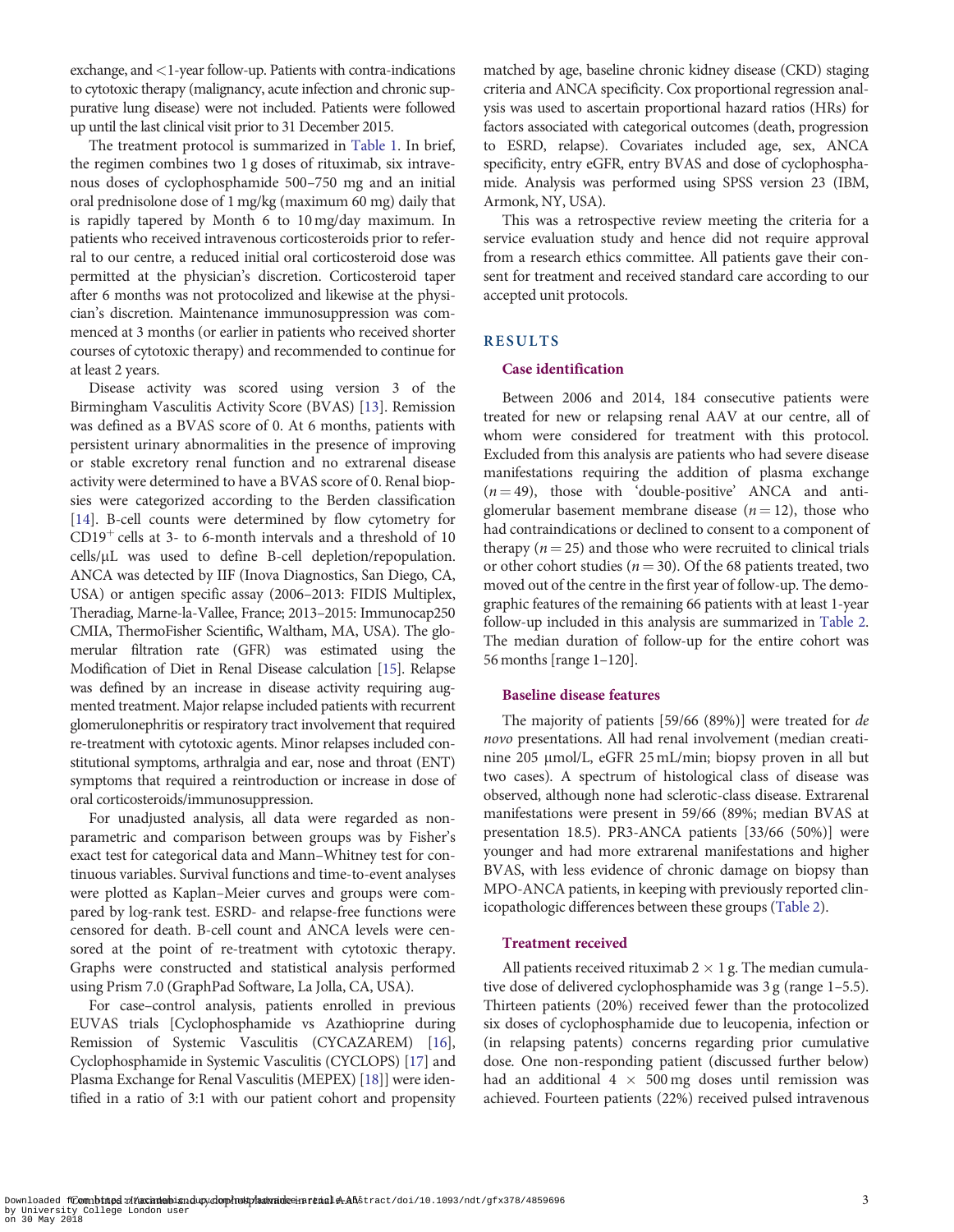#### <span id="page-3-0"></span>Table 2. Demographic features and disease status at presentation

|                                     | All           | MPO-ANCA      | PR3-ANCA      | P-value |
|-------------------------------------|---------------|---------------|---------------|---------|
| Demographics                        |               |               |               |         |
| n(%)                                | 66 (100)      | 33(50)        | 33(50)        |         |
| Male:female, %                      | 58:42         | 52:48         | 64:36         | 0.46    |
| Age (years), median (range)         | $62(17-84)$   | $68(17-84)$   | $59(19-81)$   | 0.04    |
| Comorbidities, %                    |               |               |               |         |
| Respiratory                         | 21            | 30            | 12            | 0.13    |
| Cardiac                             | 12            | 15            | 9             | 0.71    |
| <b>Diabetes</b>                     | 12            | 15            | 9             | 0.71    |
| Hypothyroidism                      | 18            | 18            | 18            | 1.00    |
| Disease status                      |               |               |               |         |
| De novo presentation, %             | 89            | 91            | 88            |         |
| BVAS, median (range)                | $18.5(12-31)$ | $17(12-31)$   | $21(12-29)$   | < 0.01  |
| Creatinine (µmol/L), median (range) | $205(63-479)$ | $213(74-479)$ | $180(63-440)$ | 0.56    |
| eGFR (mL/min), median (range)       | $25(8-86)$    | $24(8-71)$    | $33(8-90)$    | 0.44    |
| Biopsy class, %                     |               |               |               | 0.65    |
| Focal                               | 24            | 21            | 27            |         |
| Crescentic                          | 33            | 30            | 33            |         |
| Mixed                               | 42            | 48            | 36            |         |
| Tubular atrophy, % (range)          | $10(0-50)$    | $20(10-50)$   | $10(0-40)$    | 0.01    |

methylprednisolone prior to referral. The median cumulative dose of total oral and intravenous corticosteroids at 6 months was 4.2 g (range 1.0–6.5).

At 6 months, 58/64 surviving patients (91%) were receiving maintenance immunosuppression: 45/64 (70%) with azathioprine and 12/64 (19%) with mycophenolate mofetil (MMF). One was converted to scheduled rituximab redosing due to intolerance of both azathioprine and MMF. Six (9%) were not receiving maintenance immunosuppression due to intolerance or risk of infectious complications.

## Early response

Sixty-two patients (94%) achieved remission by 6 months [\(Figure 1A\)](#page-4-0) and all but four were compliant with the protocolized corticosteroid taper at this time point [\(Figure 1B\)](#page-4-0). In keeping with clinical response, there were rapid improvements in serum C-reactive protein (CRP; [Figure 1C\)](#page-4-0) and creatinine [\(Figure 1D\)](#page-4-0) by Month 3, which were sustained during the first year of treatment. All patients achieved B-cell depletion  $(<$ 10 cells/ $\mu$ L) within 3 months [\(Figure 1E](#page-4-0)) and this was associated with a rapid decrease in ANCA titres during the first year of treatment ([Figure 1F\)](#page-4-0).

Of the four patients who did not achieve remission by Month 6, one required the addition of plasma exchange and extended treatment with cyclophosphamide due to deteriorating renal function despite initial protocol treatment. One had persistent ENT symptoms and required additional oral corticosteroid therapy; she subsequently achieved remission by 9 months. Two patients died in the first 6 months; one due to a cerebrovascular accident at Month 1 and one due to multiorgan failure secondary to chest sepsis at Month 5.

#### Long-term outcomes

[Figure 2A and B](#page-5-0) describe long-term changes in eGFR and renal survival, respectively. Four patients progressed to ESRD during follow-up (at 3, 8, 37 and 69 months). These patients tended to be older [median 71 years (range 58–82)] and had adverse indicators of renal outcome at presentation [median creatinine 352  $\mu$ mol/L (range 213–479) and median tubular atrophy 25% (range 25–50)]. Three had mixed-class histology; the remaining patient had crescentic-class disease.

Fifty-seven patients were alive at the last follow-up ([Figure 2B](#page-5-0)). Details of the nine deaths are summarized in [Table 3.](#page-6-0) The median time to death after presentation was 29 months (range 1–67) and the median age at death was 77 years (range 57–88).

[Figure 2E](#page-5-0) describes the duration of steroid exposure during long-term follow-up. The median time to achieving corticosteroid dose  $\leq$ 5 mg/day was 9.9 months and the median dose of oral corticosteroids at 1, 2 and 4 years was 5 mg (IQR 5–7.5), 4 mg (IQR 0–5) and 0 mg (IQR 0–5), respectively. At Years 2 and 4, 85 and 79% of surviving patients, respectively, continued on maintenance immunosuppressive.

## Relapse

At 1, 3 and 5 years, 100, 93 and 70% of surviving patients were free from relapse, respectively. Of the patients, 0, 8 and 15% had major relapse at these time points, respectively ([Figure 2C\)](#page-5-0). Of note, we did not observe a difference in relapse rate between MPO-ANCA- and PR3-ANCA-positive patients  $(P = 0.09;$  [Figure 2D](#page-5-0)). At last follow-up, a total of 10 patients had experienced a major relapse. The majority of these (70%) occurred in patients who were positive for MPO-ANCA and all were ANCA positive at the time of relapse. Ninety percent had repopulated B cells ( $>$ 10 cells/ $\mu$ L) and the majority (90%) were on maintenance treatment. The median time to major relapse was 39 months (range 15–75).

#### Long-term B-cell and ANCA kinetics

We observed prolonged B-cell depletion in this cohort. At 6, 12, 18 and 24 months, 97, 79, 63 and 57% of patients remained B-cell deplete  $(<$ 10 cells/ $\mu$ L), respectively ([Figure 3A\)](#page-7-0). In total,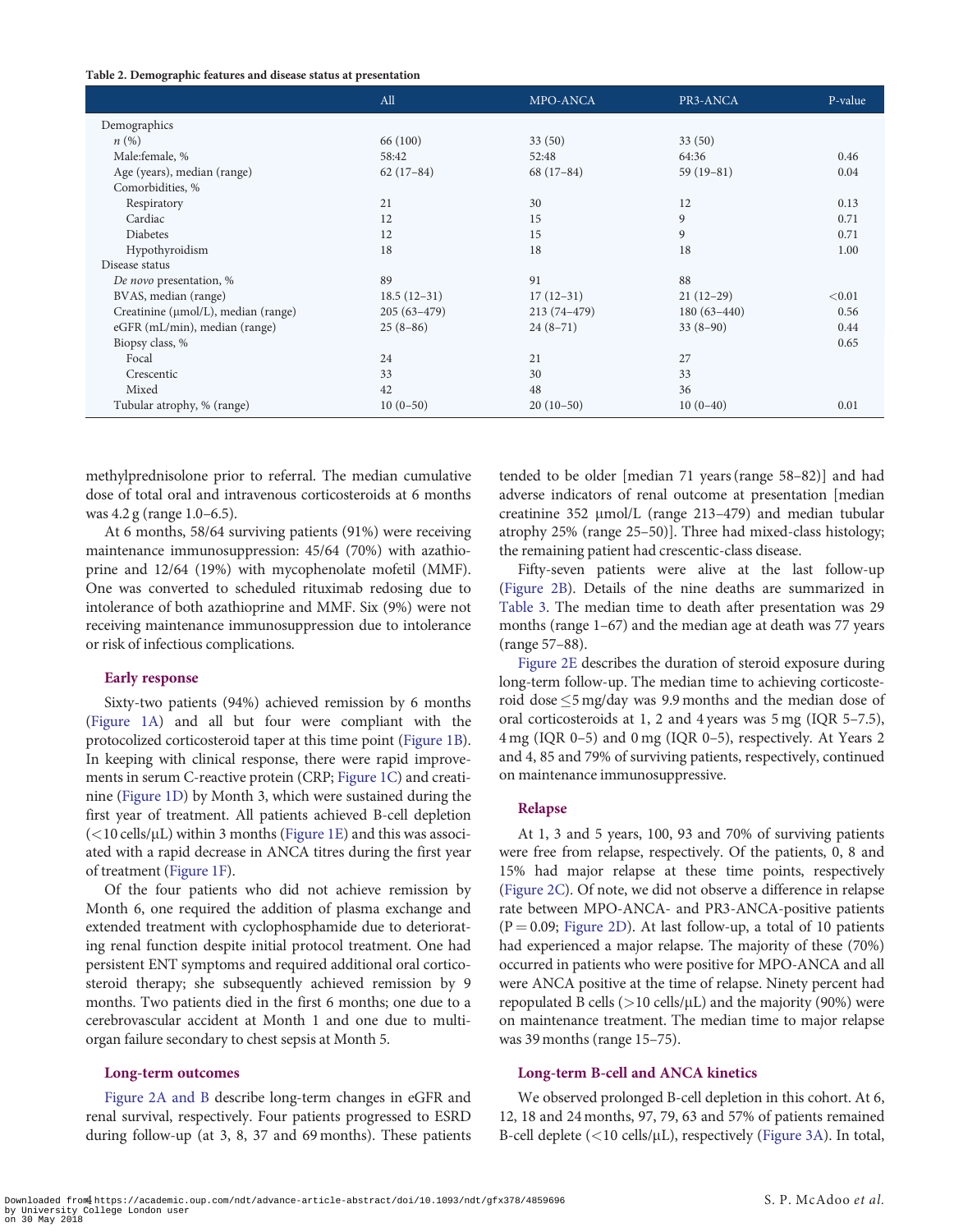<span id="page-4-0"></span>

FIGURE 1: Early disease response at 6 and 12 months. (A) BVAS at 0 and 6 months. (B) Oral prednisolone dose (mg/day) during the first year of therapy. Fourteen patients received pulsed intravenous methylprednisolone prior to referral to our centre and in these cases the initial dose of oral prednisolone was reduced. (C) Sequential serum CRP (mg/L). D Serum creatinine (µmol/L). (E) Peripheral B lymphocyte count (cells/lL). (F) ANCA titres as determined by antigen specific assay (1F) at 3, 6 and 12 months. Box and whisker plots represent median (IQR) and range measurements.

64% of patients had repopulated B cells at the last follow-up, with a median time to repopulation of 18 months (range 1–99) in those who did replete. ANCA-negative seroconversion occurred in 86% of patients [\(Figure 3B and E\)](#page-7-0) at a median time of 4.4 months (range 0.4–46.3). Of those patients who achieved ANCA negativity, 60% had a subsequent return of ANCA at a median of 15.0 months (range 2.7–103.0). There was a trend for earlier return of MPO-ANCA versus PR3- ANCA ( $P = 0.07$ ), which may have contributed to the unexpected similarity in relapse rates in these groups. [Figures 2C](#page-5-0) and D describe the incidence of relapse in patients who had B-cell repopulation versus those who did not and in those who had sustained ANCA negativity versus those who did not, respectively. B-cell repletion and return of ANCA had a poor positive predictive value for relapse (28 and 38%, respectively) but they had a high negative predictive value (100 and 91%, respectively). [Figure 2F](#page-5-0) describes the relationship of B-cell and ANCA kinetics to the incidence of relapse for the entire cohort.

#### Adverse events

[Table 3](#page-6-0) details the adverse events seen during the entire follow-up. Twenty patients (30%) had at least one Grade III infection requiring intravenous antibiotic therapy or admission to hospital during a total median follow-up of 56 months. The overall serious infection rate during long-term follow-up was 1.24 per 10 patient-years. The infection rate tended to be lower in patients who repopulated B cells within 12 months (0.95 per 10 patient-years) compared with those who repopulated within or after 24 months (1.33 and 1.17 per 10 patient-years, respectively). Four patients developed persistent hypogammaglobulinaemia, two of whom required treatment with intravenous immunoglobulin. We did not observe late-onset neutropenia. A small number of non-skin cancers  $(n = 3)$  and nonmelanoma skin cancers ( $n = 3$ ) were detected.

#### Case–control study with EUVAS trial patients

[Table 4](#page-8-0) describes the baseline features of our cohort ('CycLowVas') compared with propensity-matched control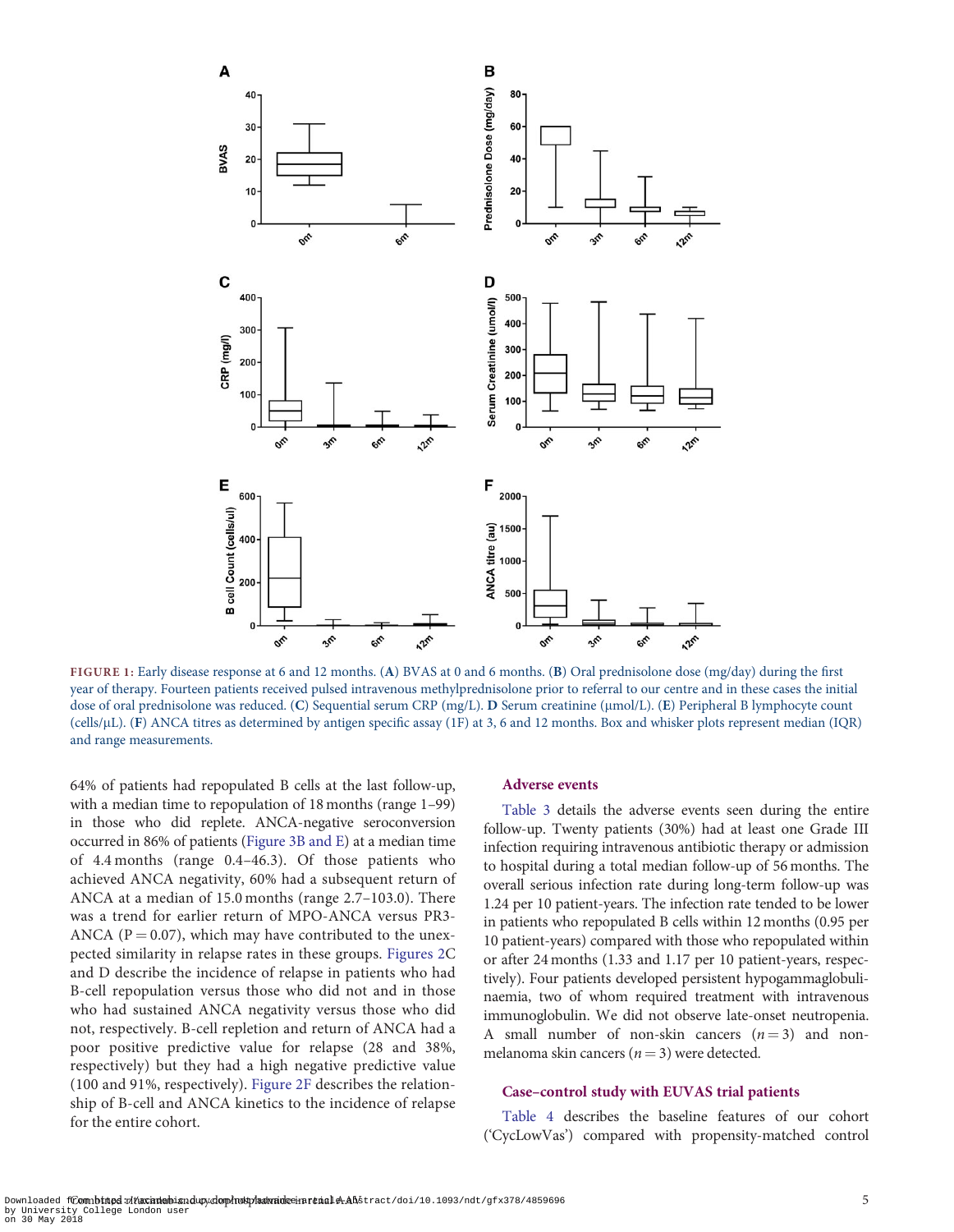<span id="page-5-0"></span>

FIGURE 2: Long-term outcomes during 5-year follow-up. (A) eGRF (mL/min) at annual intervals during 5-year follow-up. Data censored at point of progression to end-stage renal disease for four patients. Unadjusted Kaplan–Meier survival functions describing (B) overall and ESRD-free survival (the latter censored for death) and relapse-free survival censored for death in (C) MPO-ANCA- and (D) PR3-ANCA-positive patients during the 5-year follow-up. (E) Long-term steroid exposure in the cohort during the 5-year follow-up (censored for relapse). Box and whisker plots represent median (IQR) and range measurements.

patients enrolled in previous EUVAS studies. The patients were well matched for age, ANCA specificity, BVAS and CKD stage at presentation. Rates of remission and changes in eGFR at 6 months were comparable between groups and, in unadjusted analyses, the proportion of patients encountering relapse was not statistically different for the two patient cohorts (21% versus 30.8%;  $P = 0.18$ ). However, PR3-ANCA-positive patients treated with the CycLowVas regimen were significantly less likely to relapse (15% versus 43%;  $P = 0.008$ ). In multivariable analyses, treatment with the CycLowVas regimen was associated with a reduced risk of death {HR 0.29 [95% confidence interval (CI) 0.125-0.675],  $P = 0.004$ }, progression to ESRD [HR 0.20 (95% CI 0.06–0.65), P = 0.007] and relapse [HR 0.49 (95% CI 0.25–0.97),  $P = 0.04$ . [Figure 4](#page-8-0) shows the Cox proportional hazards regression curves describing the long-term risk of death, ESRD and relapse.

## DISCUSSION

This combined treatment regimen provided early disease control in renal AAV and was effective in 94% of patients at 6 months. Long-term patient and renal survival were favourable and relapse rates were lower than expected compared with previously published cohorts treated with purely cyclophosphamide-based regimens.

There are limited data describing the use of rituximab-based therapy in patients with severe renal involvement in AAV. Small case series suggest that rituximab may be effective in this context, although cases were heterogeneous [\[19,](#page-10-0) [20](#page-10-0)]. In the largest controlled study to date, the RAVE trial, only 50% of patients had renal involvement. While post hoc analysis suggested that outcomes of patients with renal involvement were comparable in the subgroups treated with rituximab and cyclophosphamide, it is notable that excretory renal function at entry was relatively well preserved in these patients, with eGFRs in the range of 40–60 mL/min [\[21\]](#page-10-0). Although patients in the RITUXVAS study had more severe renal involvement, with an average eGFR of 18 mL/min, patients in the rituximab treatment arm also received two intravenous doses of cyclophosphamide, with the stated aim of ensuring early disease control and to prevent the potential induction of human anti-chimeric antibodies (EUDRACT 2005-003610-15) [\[5](#page-9-0)]. It has been suggested that cyclophosphamide may have effects beyond B-cell depletion that are of early benefit in renal disease, such as elimination of pathogenic T cells or intrarenal macrophages [[22](#page-10-0)]. We agree with this rationale and believe that cyclophosphamide may be a beneficial component of initial treatment for patients with renal impairment secondary to severe pauci-immune glomerulonephritis to ensure rapid suppression of renal inflammation and prevention of long-term damage.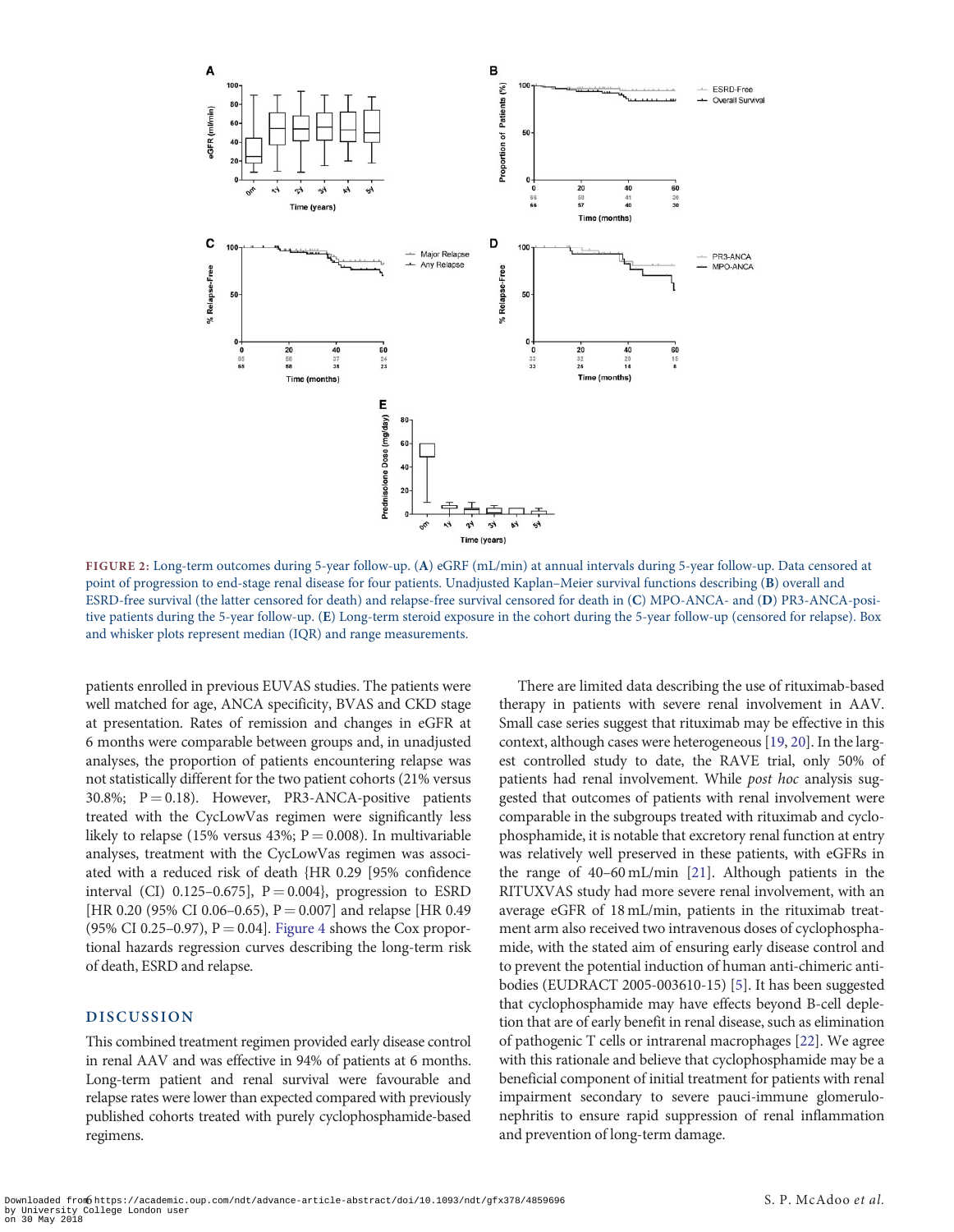## <span id="page-6-0"></span>Table 3. Adverse events and deaths

| Infectious adverse events     |                                                                |                     |                                        |
|-------------------------------|----------------------------------------------------------------|---------------------|----------------------------------------|
|                               | At least one infection requiring i.v. antibiotics or admission |                     | 20                                     |
| Zoster                        |                                                                |                     | 5                                      |
| CMV viraemia                  |                                                                |                     | $\mathbf{2}$                           |
| Aspergillus                   |                                                                |                     | 1                                      |
| PJP                           |                                                                |                     | None                                   |
| <b>PML</b>                    |                                                                |                     | None                                   |
| Hepatitis reactivation        |                                                                |                     | None                                   |
| Non-infectious adverse events |                                                                |                     |                                        |
| New diabetes                  |                                                                |                     | 7                                      |
| Osteoporosis or bone fracture |                                                                |                     | 5                                      |
| Venous thromboembolism        |                                                                |                     | 3                                      |
| Cardiac events                |                                                                |                     | 3                                      |
| Persistent hypo-IgG           |                                                                |                     | $\overline{4}$                         |
| Late-onset neutropenia        |                                                                |                     | None                                   |
| Cancer                        |                                                                |                     | 6                                      |
| SCC                           |                                                                |                     | $\mathbf{2}$                           |
| <b>BCC</b>                    |                                                                |                     | 1                                      |
| <b>Breast</b>                 |                                                                |                     | 1                                      |
| Lung                          |                                                                |                     | 1                                      |
| Prostate                      |                                                                |                     | 1                                      |
| Deaths                        |                                                                |                     |                                        |
| Case                          | Age (years)                                                    | Time point (months) | Cause                                  |
| 1                             | 79                                                             | 1                   | Cerebrovascular disease                |
| 2                             | 70                                                             | 5                   | Chest sepsis                           |
| 3                             | 57                                                             | 15                  | Unknown                                |
| 4                             | 82                                                             | 19                  | Unknown                                |
| 5                             | 63                                                             | 29                  | Lung cancer                            |
| 6                             | 76                                                             | 39                  | Sudden cardiac                         |
| 7                             | 88                                                             | 39                  | Sudden cardiac                         |
| 8                             | 77                                                             | 40                  | Chest sepsis (chronic airways disease) |
| 9                             | 86                                                             | 67                  | Unknown                                |

i.v., intravenous; CMV, cytomegalovirus; PJP, Pneumocystis jiroveci pneumonia; PML, progressive multifocal leucoencephalopathy; IgG, immunoglobulin G; SCC, squamous cell carcinoma; BCC, basal cell carcinoma.

Previous studies have shown that an increased dose or longer duration of cyclophosphamide treatment is associated with lower rates of relapse [\[23](#page-10-0), [24\]](#page-10-0), with the corollary of increased rates of adverse events such as infection and malignancy [[25–28](#page-10-0)]. Our experience suggests that the addition of  $2 \times 1$  g doses of rituximab to the induction regimen permits reduction in the cyclophosphamide dose required to achieve prolonged remission. Our patients received 3 g cyclophosphamide, compared with 8.2 and 15.9 g in the pulsed intravenous and daily oral arms, respectively, of the CYCLOPS study [\[29](#page-10-0)], and showed sustained disease-free remission, with relapse rates that were comparable between PR3 and MPO-ANCA-positive cases. These observations are in keeping with other findings that suggest rituximab may be particularly effective in preventing relapsing disease and in those who are PR3-ANCA positive. In the RAVE study, PR3-ANCA-positive patients had better initial response to rituximab versus cyclophosphamide [\[30](#page-10-0)]. In addition, subgroup analysis found that rituximab was particularly beneficial in patients who were treated for relapsing disease, and longer term follow-up implied that a single treatment with rituximab was non-inferior to conventional continuous oral immunosuppression for prevention of relapse at 18 months [[31\]](#page-10-0).

We observed prolonged peripheral B-cell depletion in our cohort, which we believe contributed to the reduced risk of relapse and improved long-term outcomes. At 2 years, 50% of patients remained B-cell deplete without further cytotoxic therapy. This is in contrast to the RAVE and RITUXVAS studies, in which the majority of rituximab-treated patients reconstituted B by 12 months [\[31](#page-10-0), [32\]](#page-10-0), suggesting a synergistic effect whereby cyclophosphamide and rituximab potentiate their respective effects on B-cell elimination. Anti-CD20 monoclonal antibody treatment has been shown to sensitize lymphoma cell lines to cyclophosphamide-mediated cytotoxicity in vitro [\[33](#page-10-0)], and multitarget therapy is a well-established strategy in the oncology clinic. Sustained B-cell depletion with repeated rituximab treatment has been associated with a decreased risk of relapse in other studies [\[6](#page-9-0), [7\]](#page-9-0), and our experience suggests that this may effectively be achieved with combination therapy at induction.

B-cell depletion was associated with high rates of seroconversion to ANCA negativity (86%), which occurred in the first 6 months of therapy for most patients, an observation that has been associated with a reduced relapse risk in other cohorts [[34](#page-10-0)]. It is striking that, as a cohort, B-cell repopulation preceded the recurrence of ANCA, which in turn preceded the development of relapse [\(Figure 3F\)](#page-7-0), and that 90% of major relapses occurred in patients who were both B-cell replete and ANCA positive. This is in keeping with recent evidence that ANCA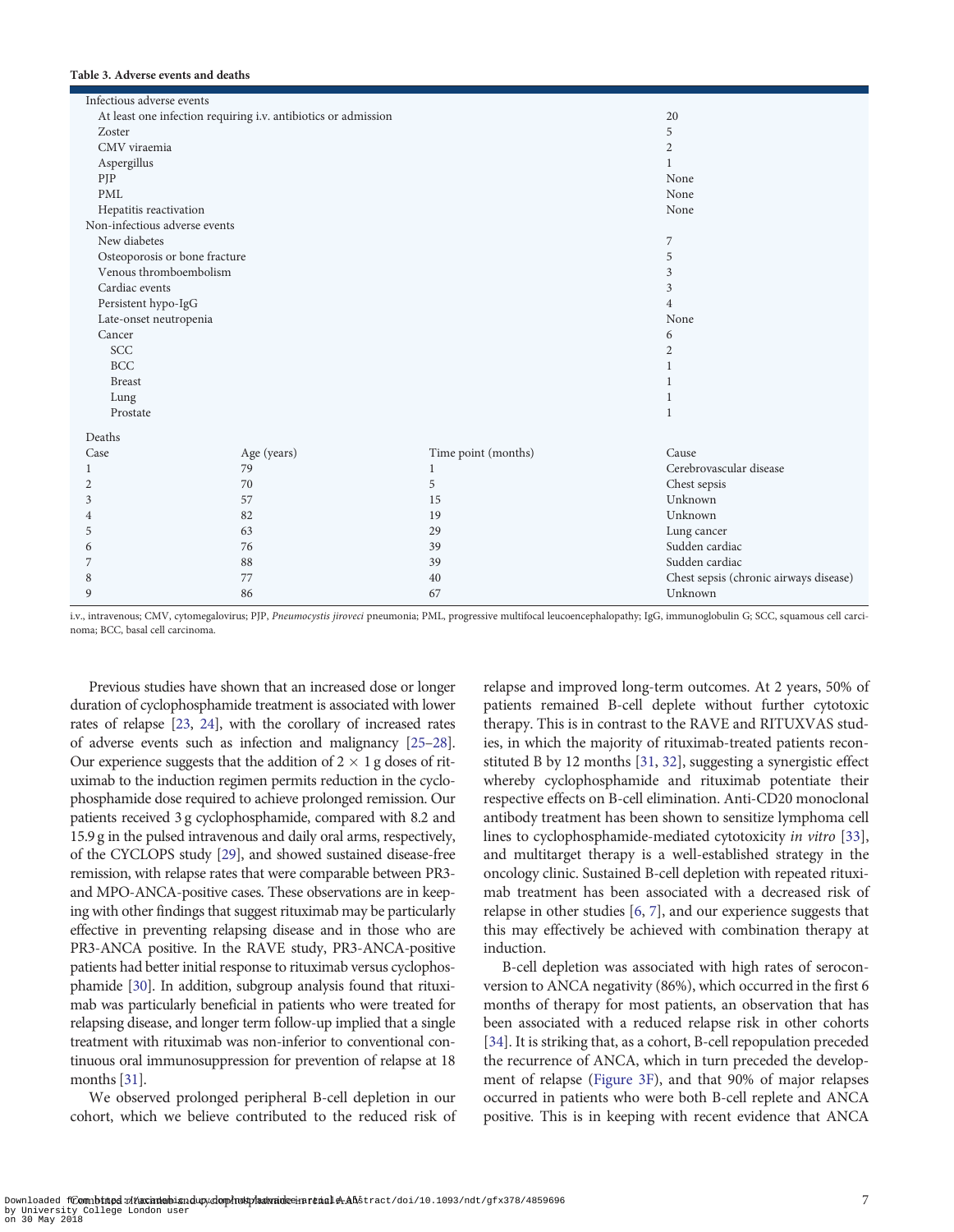<span id="page-7-0"></span>

FIGURE 3: B-cell and ANCA kinetics and their relationship to relapse during the 5-year follow-up. Kaplan–Meier functions describing (A) the proportion of patients who remained free of peripheral B cells  $(<10$  cells/uL) and  $(B)$  the time taken to achieve ANCA-negative testing as determined by antigen-specific assay during the 5-year follow-up. Kaplan–Meier functions describing the incidence of first major or minor relapse in (C) patients who had a return of peripheral B cells (>10 cells/uL) versus those who did not and (D) patients who remained ANCA negative versus those who had a return of ANCA in those patients who became ANCA negative after initial treatment during the 5-year follow-up. (E) Heatmap describing sequential ANCA measurements in the 62 patients who survived beyond 6 months and who were ANCA positive by antigen-specific assay during long-term follow-up. The occurrence of major relapse is indicated by filled circles. (F) Composite Kaplan–Meier curve describing the sequence of B-cell repopulation, return of circulating ANCA and the occurrence of relapse for the entire cohort over the 5-year follow-up. The red plot shows the time to achieve ANCA-negative testing, the blue plot describes the time for return of peripheral B cells, the grey plot describes the time for return of circulating ANCA in those patients who had previously achieved ANCA-negative testing and the black plot describes the time to the first minor or major relapse.

may be a useful predictor of relapse in patients with renal involvement [[35\]](#page-10-0); however, because the overall relapse rate was low, we were unable to identify B-cell or ANCA parameters that were positively predictive of recurrence. Reassuringly, prolonged B-cell depletion was not associated with an unexpectedly high incidence of adverse events. Rates of infection and hypogammaglobulinamia were comparable with other studies, including a recent analysis of patients multiply re-treated with rituximab [\[11](#page-10-0)]. Nor did we observe an excess of malignancies, in keeping with a recent retrospective analysis that suggested patients with AAV treated with rituximab have a comparable risk of malignancy with the general population [[36\]](#page-10-0).

While this protocol used combination cytotoxic therapy, it was relatively corticosteroid sparing. Patients did not receive intravenous corticosteroids at our centre and oral corticosteroids were rapidly tapered during the first month, giving a median total dose of 4.2 g by 6 months. This is in contrast to the CYCLOPS study, where an average corticosteroid dose of 7.5 g was administered during induction, and the RAVE study, where high-dose intravenous corticosteroids were employed and initial doses of oral prednisolone of 40–60 mg were maintained for the first month of therapy (giving a cumulative total oral and intravenous dose approaching 6 g). Similarly, our regimen used less cumulative corticosteroids than most reported studies of induction therapy in AAV [\(Supplementary data,](https://academic.oup.com/ndt/article-lookup/doi/10.1093/ndt/gfx378#supplementary-data) Table S1 and reference [\[37\]](#page-10-0)). It is possible that the avoidance of high-dose corticosteroid exposure, and the associated toxicity [[38](#page-10-0), [39\]](#page-10-0), may have allowed the safe combination of two cytotoxic therapies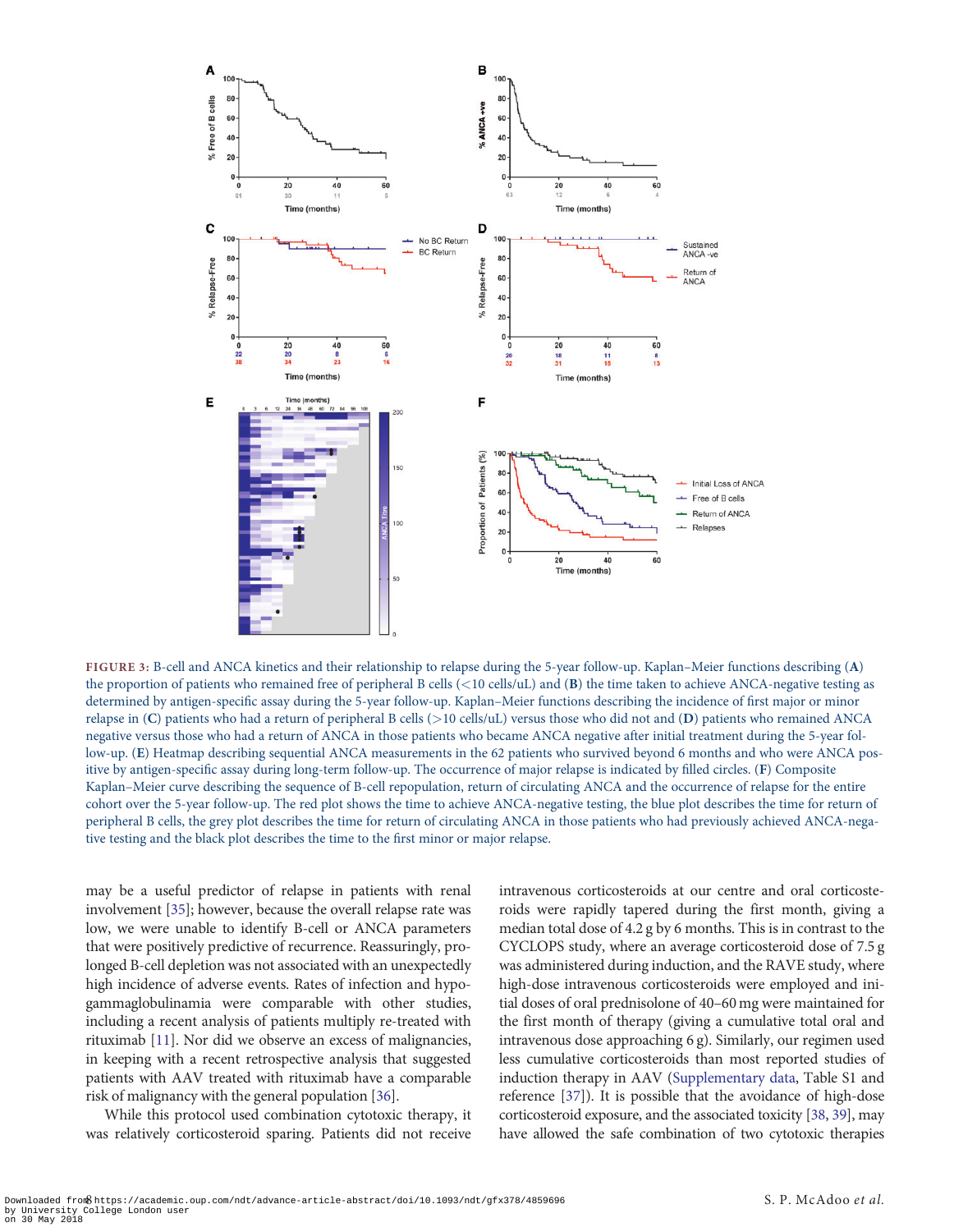<span id="page-8-0"></span>

| CycLowVas cases  | EUVAS controls       | P-value |
|------------------|----------------------|---------|
|                  | 198                  |         |
|                  |                      |         |
| 28:38 (42:58)    | 78:120 (40:60)       | 0.66    |
| $63(54.2 - 73)$  | $63(53.25 - 71)$     | 0.75    |
| 33:33 (50:50)    | 99:99 (50:50)        | 1.00    |
| $25.5(18-43.7)$  | $27.1(16.2 - 40.6)$  | 0.45    |
| $18.5(15-21.75)$ | $(13-23.75)$         | 0.77    |
|                  |                      |         |
| 62/66 (96)       | 141/151 (93.7)       | 0.88    |
| 49 (37.5-67)     | 45.7 (31.8-62.23)    | 0.14    |
| $13(1.5-27.5)$   | $1.3(1.5-24.15)$     | 0.30    |
| $3(3-3.5)$       | $(3.5 (8.6 - 22.5))$ | < 0.001 |
| $4.2(1.0-6.5)$   | $6.3(1.1-9.3)$       | < 0.001 |
|                  |                      |         |
| 14/66 (21)       | 61/198 (30.8)        | 0.18    |
| 5/33 (15)        | 42/99 (42)           | 0.008   |
| 9/33 (27)        | $(61)$ 66/61         | 0.46    |
| 4/66 (6)         | 28/198 (14)          | 0.12    |
| 9/66 (13.6)      | 46/198 (23.2)        | 0.13    |
| 1716 (964-2598)  | 1878 (999-2946)      |         |
|                  |                      |         |



FIGURE 4: Case–control analysis with propensity-matched patients from EUVAS trials. Cox proportional hazards regression models. (A) The adjusted all-cause mortality, (B) ESRD and (C) relapse risk between the EUVAS cohort and combined treatment ('CycLowVas') cohort. The covariates in the analysis include age, sex, ANCA specificity, entry eGFR, entry BVAS and dose of cyclophosphamide.

without encountering an excess of infectious complications. Curtailment of corticosteroid therapy has been associated with an increased risk of relapse using conventional treatment regimens [[40\]](#page-10-0), although this risk may likewise be outweighed by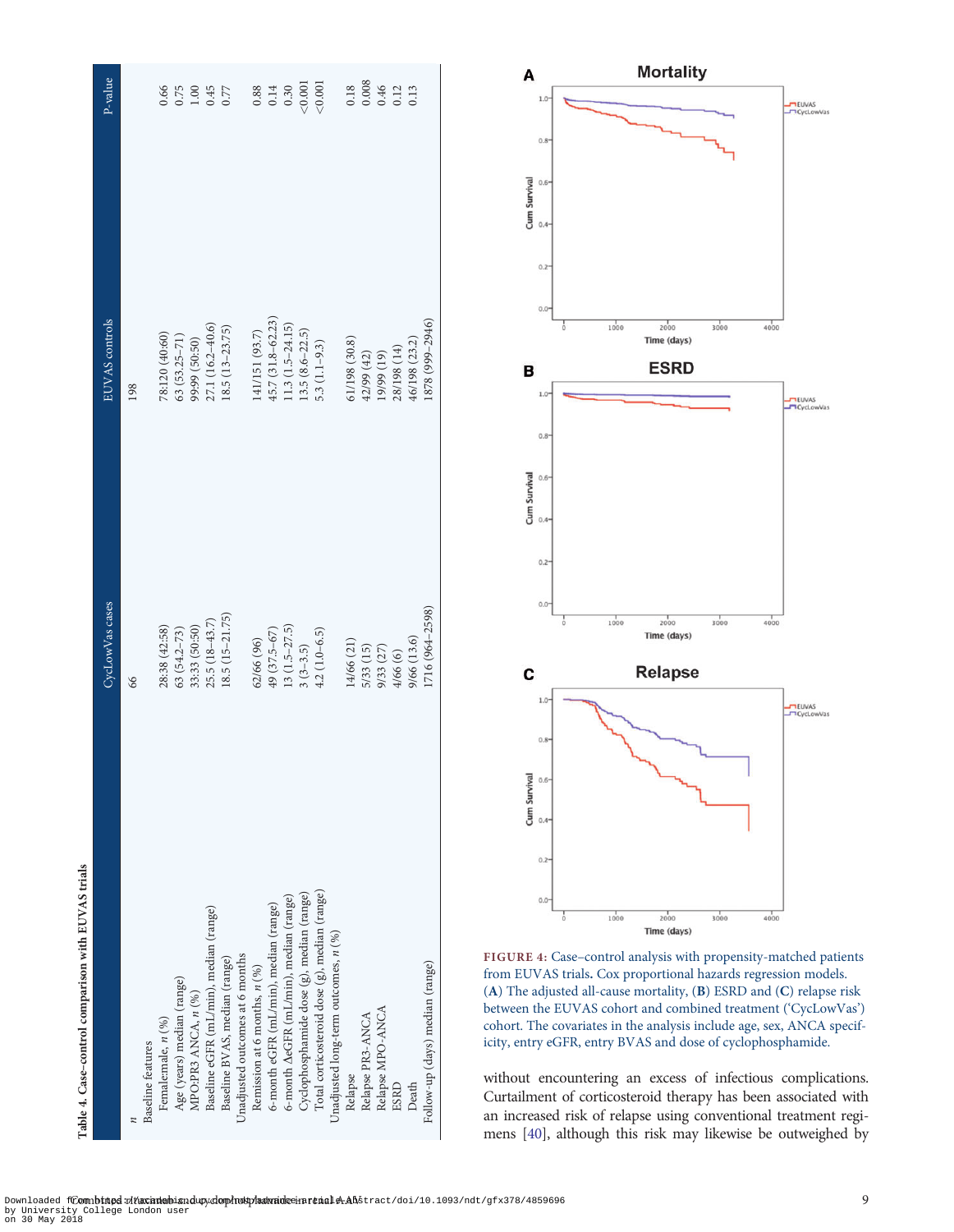<span id="page-9-0"></span>the benefit accrued from combination cytotoxic therapy for long-term disease control, and we suggest that this combined regimen may provide the basis for early corticosteroid withdrawal in AAV. Results from the ongoing PEXIVAS (Plasma Exchange and Glucocorticoids for Treatment of Anti-Neutrophil Cytoplasm Antibody-Associated Vasculitis) study, which includes randomization to either standard (estimated 4.2 g) or reduced dose (2.3 g) oral corticosteroids, may provide further information on the efficacy and safety of such an approach [\[41\]](#page-10-0).

A limitation of our case–control analysis is the use of a historical group of patients enrolled to EUVAS studies during a time period that predates our cohort's recruitment. It is recognized that survival in AAV has improved over recent decades [\[42–44\]](#page-10-0), such that factors other than drug protocol may have contributed to the improved outcomes in our more recently treated cohort. It is notable, however, that the largest of these studies did not observe a change in relapse frequency over time [\[44\]](#page-10-0), indicating that the lower relapse rate observed in our cohort may remain significant. A further limitation of our study is that the use of maintenance therapy was not standardized and this may, along with the combination induction regimen, have contributed to the long-term outcomes we described. The recently published findings of the EUVAS coordinated REMAIN (Randomised Trial of Prolonged Remission-Maintenance Therapy in Systemic Vasculitis) study for example confirm that prolonged maintenance treatment is associated with reduced risk of relapse [\[45](#page-10-0)], although the applicability of its results in the rituximab-based induction era may be limited. In addition, we have not examined the efficacy of this regimen in patients presenting with severe disease manifestations requiring plasma exchange, such as those presenting with renal failure requiring dialysis or diffuse alveolar haemorrhage, and our cohort included a low proportion of patients with relapsing disease at enrolment. Finally, as a clinical cohort study, we were unable to examine the B-cell phenotype and kinetics with the granularity described in recent mechanistic work, and it would be of interest to define these features in more detail in the future [\[46](#page-10-0), [47](#page-10-0)].

# CONCLUSION

This report has the intrinsic limitations of a single-centre, uncontrolled, open-label study, although its strengths include a highly standardized cytotoxic treatment regimen, long-term follow-up and a formal case–control comparison with published trials suggesting favourable outcomes. We propose that prospective studies are desirable to compare the use of this regimen, and other B-cell-depleting strategies [[48](#page-10-0)], with current standard treatment protocols (and in particular to purely rituximab-based induction and maintenance strategies and in patients with relapsing disease) and to establish if this regimen may provide the basis for further corticosteroid avoidance in the management of renal AAV.

# SUPPLEMENTARY DATA

[Supplementary data](https://academic.oup.com/ndt/article-lookup/doi/10.1093/ndt/gfx378#supplementary-data) are available at ndt online.

## ACKNOWLEDGEMENTS

We acknowledge support from the National Institute for Health Research Imperial Biomedical Research Centre. We thank all of our colleagues who have looked after these patients in the Vasculitis Clinic at Hammersmith Hospital, Imperial College Healthcare NHS Trust, London UK. This work was presented in abstract form at the American Society of Nephrology Renal Week meeting (Chicago, IL, USA, 2016) and at the 18th International Vasculitis and ANCA Workshop (Tokyo, Japan, 2017).

# FUNDING

S.P.M. is in receipt of a National Institute for Health Research Clinical Lectureship. A.T. is in receipt of a Wellcome Trust Clinical Research Training Fellowship. N.M.-T. is a Kidney Research UK Clinical Research Training Fellow.

# AUTHORS' CONTRIBUTIONS

M.G., J.L., T.D.C., A.D.S. and C.D.P. were responsible for conception, design and oversight of the study. J.G., J.L., M.G., T.D.C., A.D.S. and C.D.P. were responsible for clinical care of the patients. S.P.M., N.M.-T., A.T. and N.M. performed data collection, analysis and interpretation. S.G. and D.J. provided EUVAS data and performed the case–control analysis. S.P.M. and C.D.P. prepared the manuscript, with contributions and approval from all authors prior to final submission.

# CONFLICT OF INTEREST STATEMENT

D.J. has received research grants and lecture and consultancy fees from Roche/Genentech and a research grant from Terum/Caridian. C.D.P. has received a research grant from GlaxoSmithKline. The remaining authors declare no financial conflict of interest in relation to the reported work.

## REFERENCES

- 1. Keogh KA, Wylam ME, Stone JH et al. Induction of remission by B lymphocyte depletion in eleven patients with refractory antineutrophil cytoplasmic antibody-associated vasculitis. Arthritis Rheum 2005; 52: 262–268
- 2. Keogh KA, Ytterberg SR, Fervenza FC et al. Rituximab for refractory Wegener's granulomatosis: report of a prospective, open-label pilot trial. Am J Respir Crit Care Med 2006; 173: 180–187
- 3. Jones RB, Ferraro AJ, Chaudhry AN et al. A multicenter survey of rituximab therapy for refractory antineutrophil cytoplasmic antibody-associated vasculitis. Arthritis Rheum 2009; 60: 2156–2168
- [4.](#page-0-0) Stone JH, Merkel PA, Spiera R et al. Rituximab versus cyclophosphamide for ANCA-associated vasculitis. N Engl J Med 2010; 363: 221–232
- [5.](#page-0-0) Jones RB, Tervaert JW, Hauser T et al. Rituximab versus cyclophosphamide in ANCA-associated renal vasculitis. N Engl J Med 2010; 363: 211–220
- [6.](#page-1-0) Pendergraft WF 3rd, Cortazar FB, Wenger J et al. Long-term maintenance therapy using rituximab-induced continuous B-cell depletion in patients with ANCA vasculitis. Clin J Am Soc Nephrol 2014; 9: 736–744
- [7.](#page-1-0) Guillevin L, Pagnoux C, Karras A et al. Rituximab versus azathioprine for maintenance in ANCA-associated vasculitis. N Engl J Med 2014; 371: 1771–1780
- [8.](#page-1-0) Kidney Disease: Improving Global Outcomes (KDIGO) Glomerulonephritis Work Group. KDIGO clinical practice guideline for glomerulonephritis. Kidney Int Suppl 2012; 2: 139–274